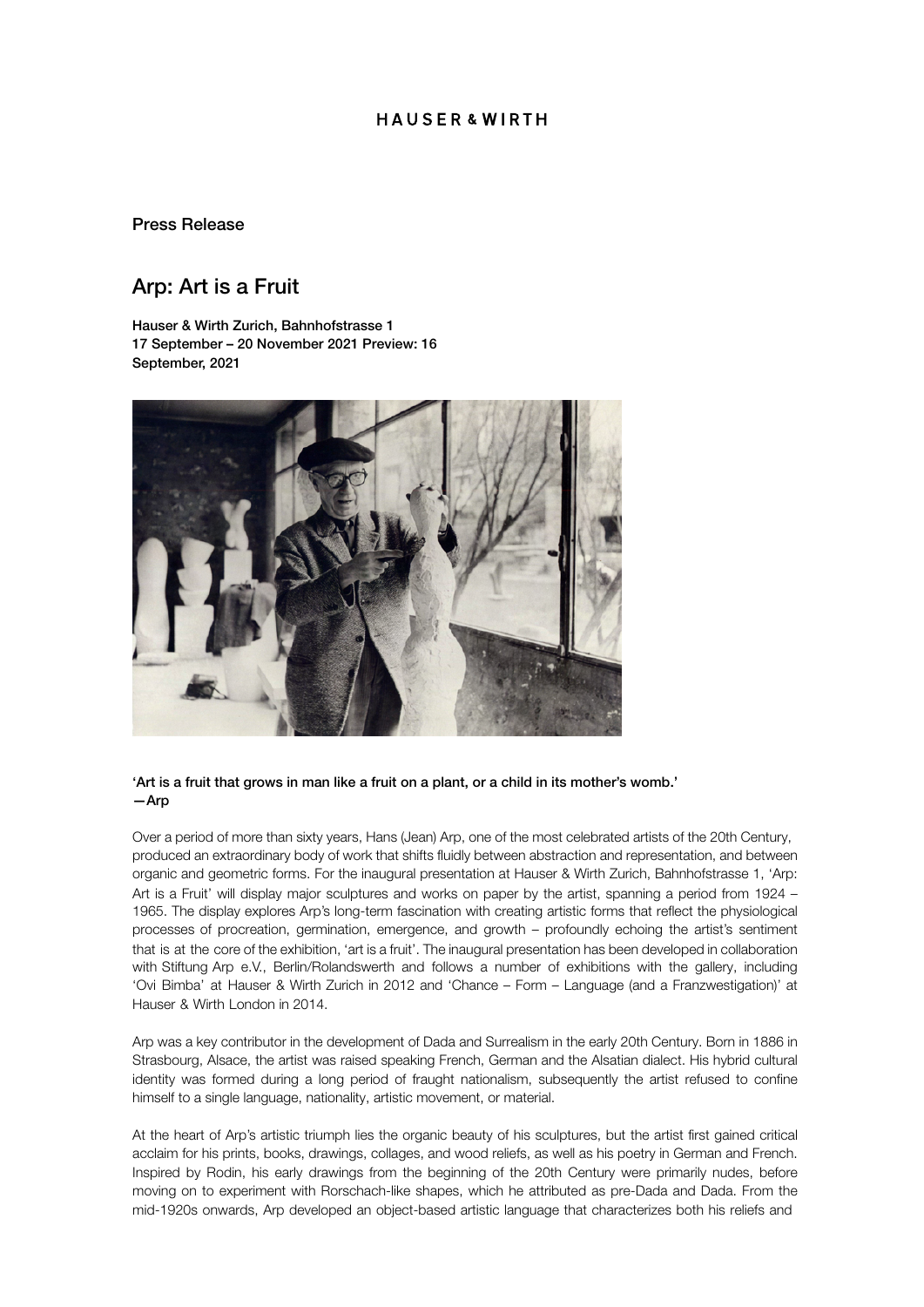## **HAUSFR&WIRTH**



works on paper, demonstrated in 'Arbre (Tree)' (1924) and 'Tete, torse, nombril sur table (Head, torso, navel on table)' (1924), on view in the presentation. With the subjects of his compositions abstracted and appearing on the page without context, Arp playfully questions the relationship between objects, nature and the language used to describe them.

By the 1930s, Arp began to create three-dimensional works while becoming increasingly interested in the natural life cycle as a source of inspiration. In an act of continuous metamorphosis that echoes the generative processes of nature itself, his sculptures sought to give form to natural forces. Arp's creative process was guided by intuition and informed by chance: mostly working without preliminary sketches, Arp handled the plaster directly until he found its desired shape. Through an additive and subtractive process, the artist would continue to transform the plaster casts, for example by sawing them apart, or assembling different fragments to create a new shape, before being carved in marble or cast in bronze.

These material processes speak to the term 'concretion', which Arp described as the 'natural processes of condensation, hardening, coagulation, thickening, growing together'. His sculpture 'Menschliche Konkretion auf ovaler Schale (Human Concretion on Oval Bowl)' (1948) uses the cast of an early concretion from 1935; developed as a two-part work, Arp added the oval bowl at a later date. The work epitomizes Arp's practice of taking existing forms and later enlarging or adding to them to create something new.

Using plaster allowed Arp to form burgeoning, gently curved, abstract shapes which encountered complex, introverted figures, revealing a unique visual vocabulary with a basis in biomorphism. Sculptures like 'Wachstum (Growth)' (1938/1960) and 'Leaf Torso' (1963) demonstrate Arp's masterful ability to enliven form through sensually haptic, rounded contours. Skilfully blurring representation and abstraction, the conscious and the subconscious, the concrete and the creative, 'Wachstum (Growth)' can be interpreted as a branch of a plant, uncoiling as it furls upwards from its base, whilst 'Leaf Torso' echoes the forms of the human body commingling with natural phenomena.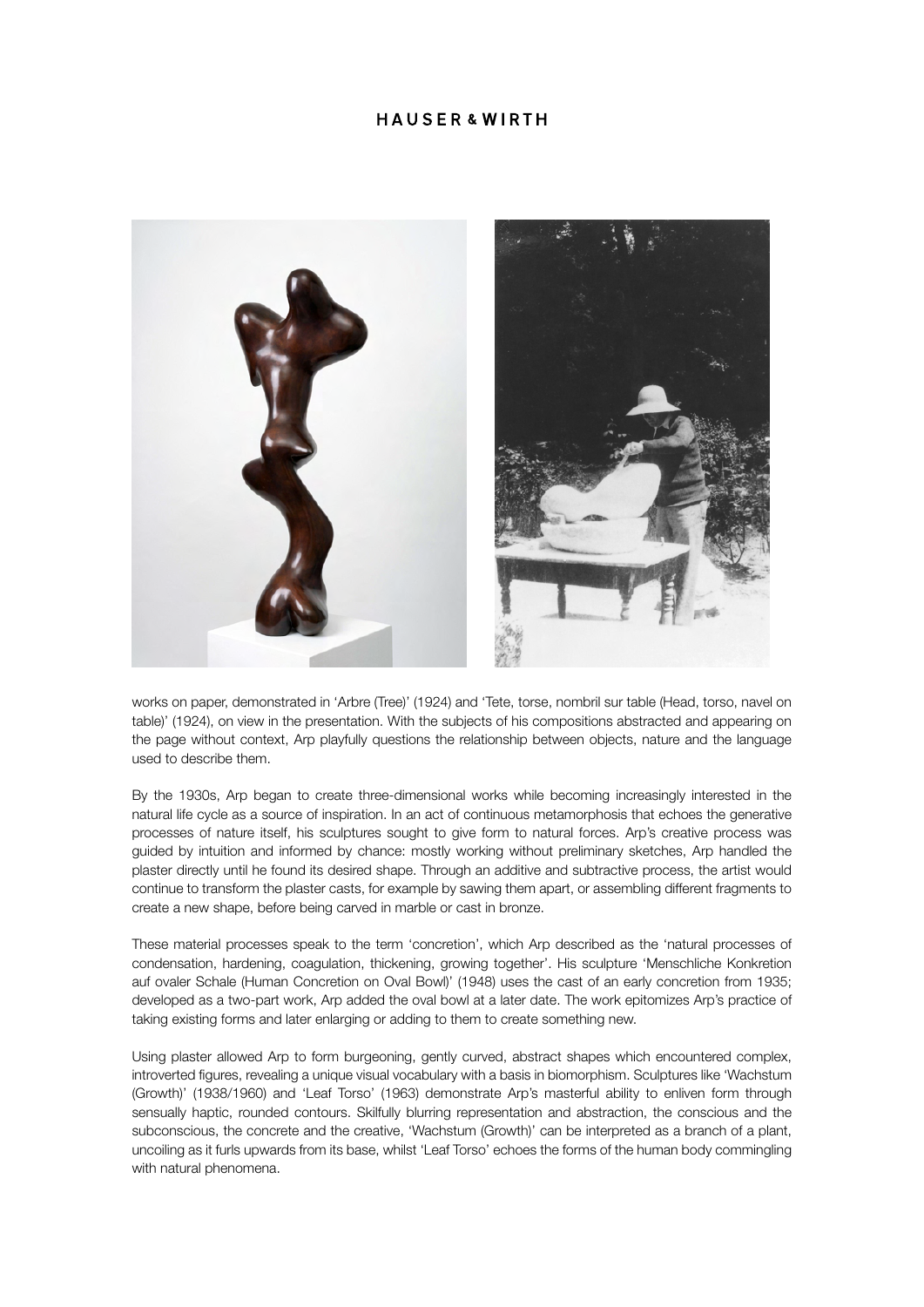## **HAUSFR&WIRTH**



Also on view in the presentation are examples of Arp's Threshold sculptures. In contrast to the works created in the round, these sculptures made from 1958 onwards employ two fixed viewing points, harking back to the wood reliefs Arp made earlier in his career. Describing a threshold as the passage between life and death, the sculptures continue Arp's preoccupation with the natural life cycle. This tension between geometric forms and organic themes is clear in the work 'Schwelle mit Pflanzenzinnen (Threshold with Plant Crenellations)' (1959) – its structure visually reminiscent of the cell of a plant, with a wall, membrane, and nucleus.

Arp would continue in this style of employing two viewing points, whilst experimenting with a new material, duralumin, as seen in the works 'Einaugkrieger (One-eyed Warrior)' (1965), 'Oriflammenrad (Oriflamme Wheel)' (1962) and 'Sehnsucht nach der vierten Dimension (Longing for the Fourth Dimension)' (1963). Following on from his earlier Threshold sculptures, the duralumin works continue Arp's interest in exploring negative space and contour. Some of the duralumin works were later enlarged for exhibitions in public spaces; there is a version of 'Oriflammenrad' on Monte Verità that sits around 2.50m tall. Open to experimentation, even in the final years of his life, these works in duralumin signify Arp's constant search for innovative materials and new ways of working in sculpture.

The presentation coincides with the travelling exhibition 'Rodin/Arp' at the Arp Museum Bahnhof Rolandseck, Germany until 14 November, 2021, organized with the Fondation Beyeler.

#### About Hauser & Wirth Zurich, Bahnhofstrasse 1

Hauser & Wirth Zurich, Bahnhofstrasse 1 is a new gallery space located in Zurich's historic central cultural district at Bahnhofstrasse 1. Helmed by Partner and Executive Director, James Koch, Hauser & Wirth's new gallery will focus on exhibitions by the 35 artists' estates represented by the gallery and will be a headquarters for Hauser & Wirth's increasing private sales activity.

Centrally located close to the Lake Zurich and adjacent to the landmark Baur au Lac hotel, Hauser & Wirth's new venue at Bahnhofstrasse 1 complements the gallery's existing spaces in Switzerland in Zurich, St. Moritz and Gstaad and the Hauser & Wirth Publishers' HQ.